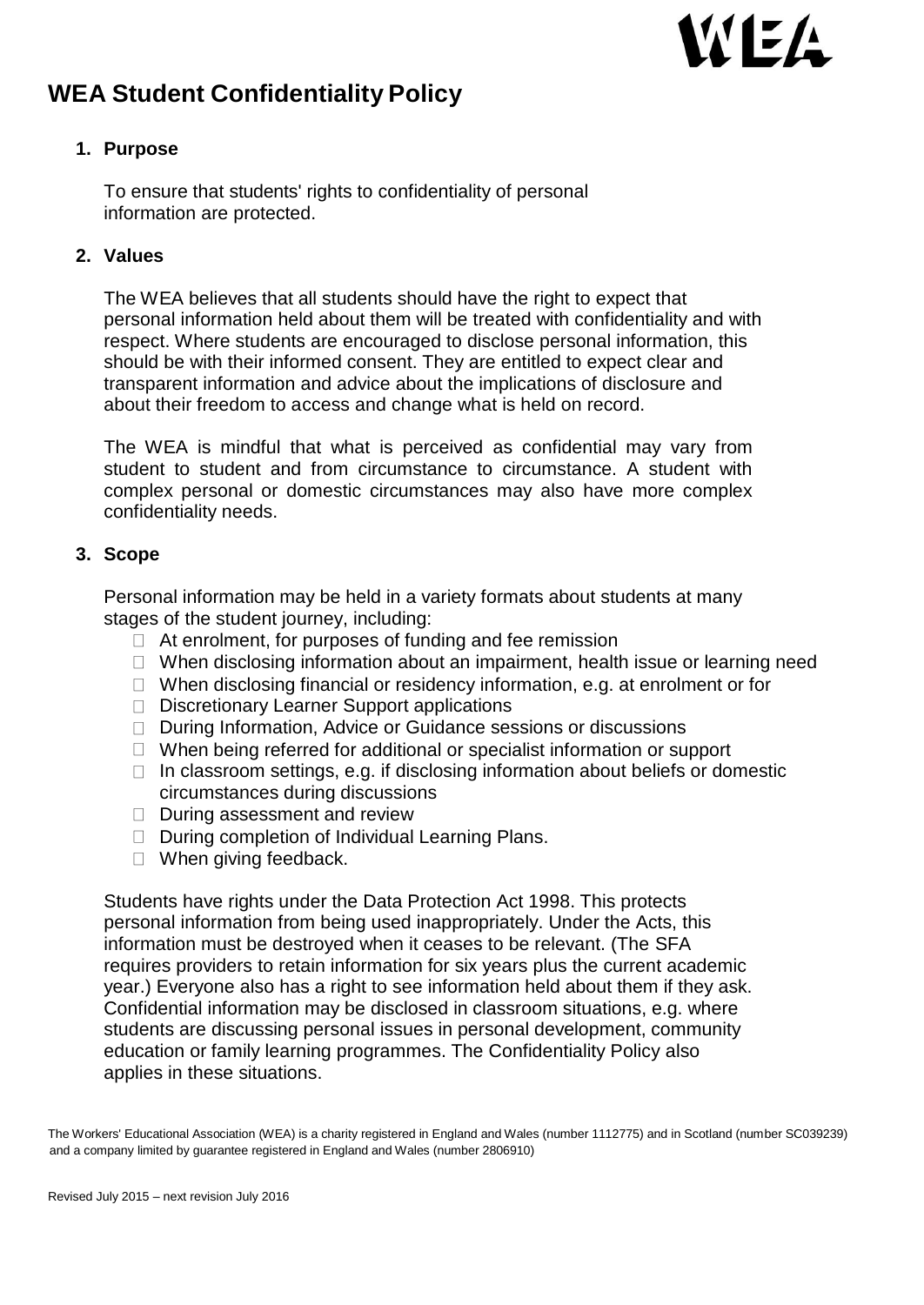# **4. Policy**

The WEA policy requires that:

- $\Box$  All staff and volunteers maintain a high standard of confidentiality
- $\Box$  All staff and volunteers are made fully aware of the WEA policies on Data Protection and confidentiality
- $\Box$  All staff and volunteers abide by the principles of these policies, and report any
- $\Box$  breach in confidentiality or weaknesses in the systems quaranteeing
- $\Box$  confidentiality
- $\Box$  Where there may be legal requirements for disclosure (e.g. in cases of a
- $\Box$  suspected criminal offence, where there is a likelihood of harm to an individual, or
- $\Box$  where there may be child protection issues) individuals will be told about this at
- $\Box$  the earliest possible stage.
- $\Box$  Individuals are made aware of:
- 1. Their entitlements to confidentiality
- 2. Their right to see any personal information held about them
- 3. Their right to refuse to give personal information and any likely impact on them, e.g. Discretionary Learner Support refusal
- 4. How information collected about them is used and stored.
	- $\Box$  Where the SFA requires the WEA to record, store or pass on information to other
	- $\Box$  agencies, e.g. for data analysis or for follow up surveys, individuals will be
	- $\Box$  informed about this at enrolment and induction, along with any rights to opt out.

Where students request access to their personal information, the request should be dealt with sensitively, in a timely manner and with a clear explanation about the process and its outcome (e.g. likely timescales and next steps).

Students receive information about both confidentiality and about the Student Code of Conduct in the Student Handbook.

The WEA recognises the needs of students covered by the Mental Capacity Act 2005, i.e. those who cannot make or express their own decisions. Students should always be assumed to have mental capacity unless there is good evidence to the contrary, and any decisions made on their behalf (e.g. with partner organisations) must be shown to be in the best interests of the student. See also the WEA's Vulnerable Adults Policy.

### **5. Implementation**

All staff and volunteers are responsible for implementing the Confidentiality Policy according to their roles. Breaches of confidentiality or weaknesses in systems should be reported to line managers and action taken through the Regional Management Team or fed back nationally to an appropriate director.

The Workers' Educational Association (WEA) is a charity registered in England and Wales (number 1112775) and in Scotland (number SC039239) and a company limited by guarantee registered in England and Wales (number 2806910)